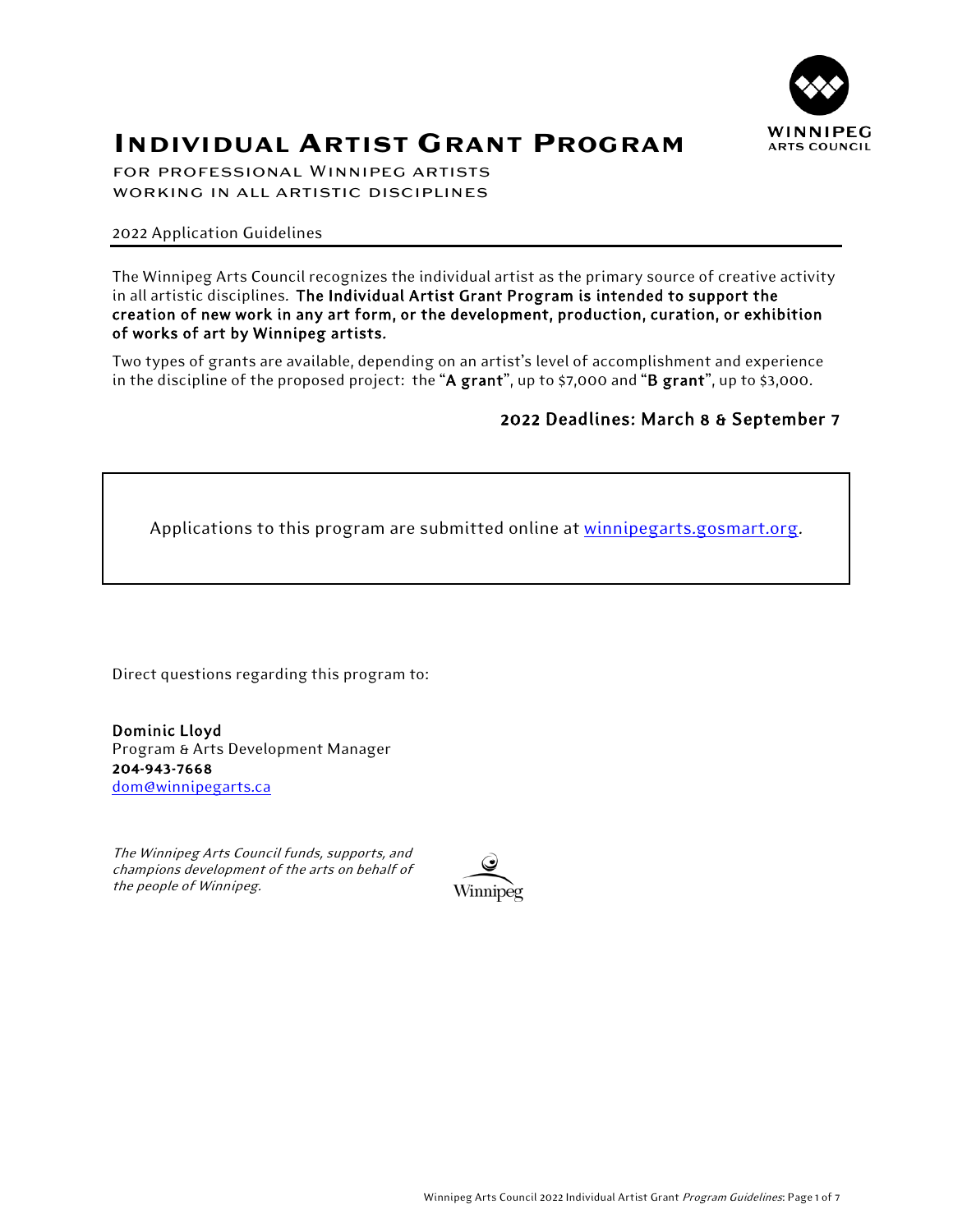## INDIVIDUAL ARTIST GRANTS - ELIGIBILITY CRITERIA

All applicants to the Individual Artist Grant Program must meet the following criteria:

be an artist working individually in any artistic discipline, or in an inter- or multi-disciplinary capacity.

For collaborative projects, contact WAC staff to determine eligibility prior to submitting an application. Artists working as part of artist collectives may be directed to the Project Grant Program for support. This includes group productions as part of the Winnipeg Fringe Festival.

Please note that the Project Grant Program has one deadline annually. The next deadline is Tuesday February 8 2022;

- be a Canadian citizen or permanent resident;
- be dedicated to the professional practice of art, as evidenced by significant commitment (defined below by Grant Type);
- be free to devote a concentrated portion of their time to the proposed project;
- live and work in the City of Winnipeg. An applicant must have lived in the City for at least 12 months immediately prior to the application date and maintain Winnipeg residency throughout the project. Applicants may be required to provide proof of residency.

## ELIGIBLE EXPENSES

Eligible expenses include: living expenses while undertaking a project; workspace and/or studio rental; costs related to the public presentation of a proposed project; and direct project costs, including research, travel, artistic/editorial assistance fees, and the rental of supplies and materials.\* Only expenses proposed to be incurred within the Grant Period\*\* are considered eligible.

\*Individual Artist Grants are not intended for projects that focus on non-expendable equipment purchase. Equipment integral to the artistic process may be eligible; contact the Winnipeg Arts Council to discuss eligibility.

\*\*The Grant Period may begin any time after the notification date (3 months after the application deadline) and must be completed within a maximum of 18 months of this date.

## GRANT TYPES

A Grants of up to \$7,000 are intended for mid-career and established professional artists who have been practicing professionally in the discipline of the proposed project for a sustained period of time, and are able to demonstrate a regionally, nationally or internationally recognized contribution in this discipline.

**B Grants** of  $up$  to \$3,000 are intended for emerging professional artists who:

- can demonstrate their commitment to achieving a professional level in the discipline of the proposed project through the development of specialized skills and knowledge. This may include a combination of training, mentorship, public presentation, peer recognition and/or the affirmation of their community; and
- are producing a growing repertoire or independent body of work.

In determining which level to apply to, artists should be guided by their degree of professional experience in the discipline of the proposed project and not by the project costs. We encourage applicants to contact us for assistance in determining which category to apply.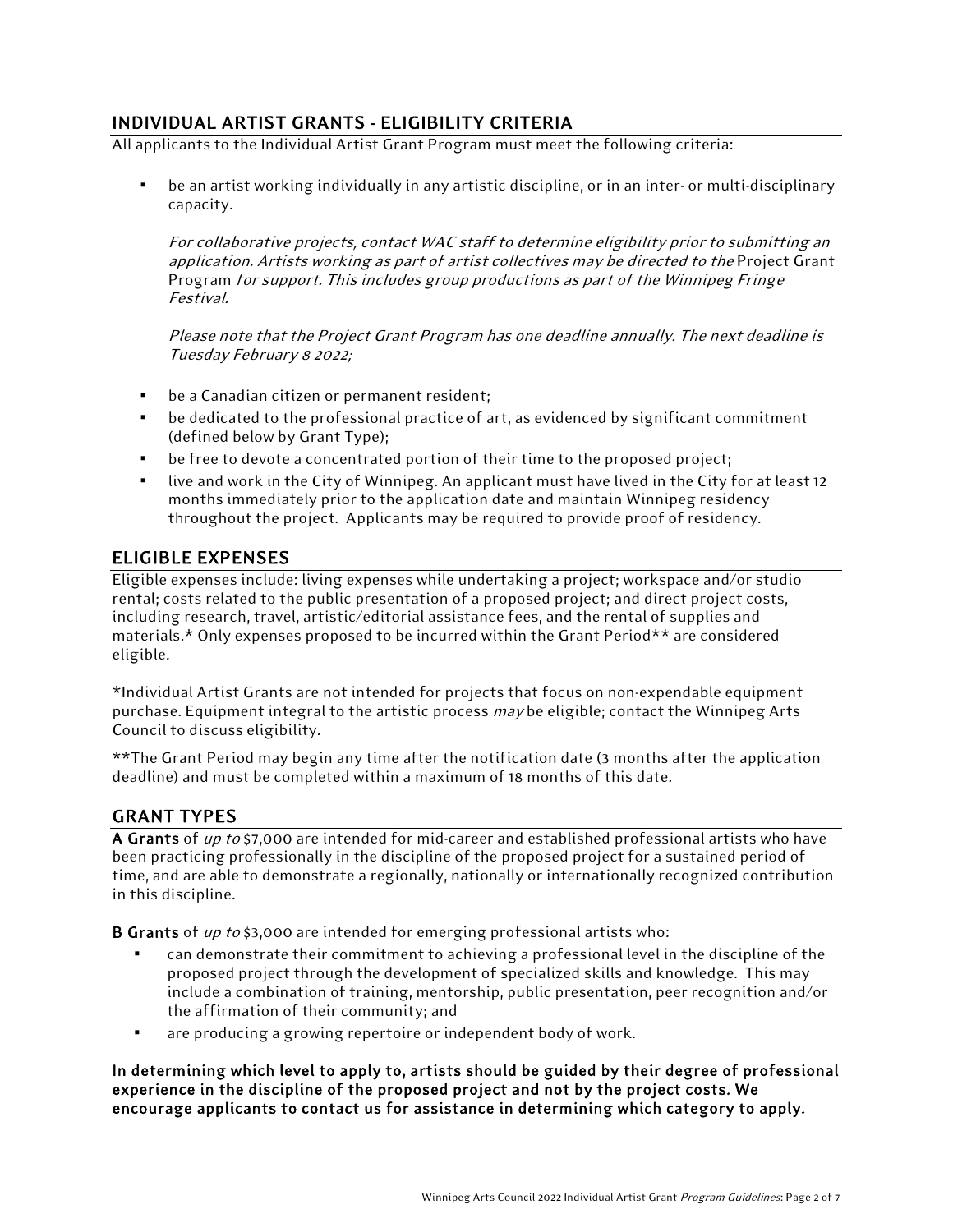Juries may recommend lesser awards as they see fit, bearing in mind the nature of the applications, the demand in any year, and the amount of money available.

ACCESS COSTS: Professional artists who are Deaf, have disabilities or who are living with mental illness may be eligible for additional support for access costs. Artists identifying as such should contact the Winnipeg Arts Council in advance of the application date for details. Eligible expenses are those which assist the artist in the completion of the project but will not be considered for capital costs or accessibility supports needed for day-to-day living.

## **INELIGIBILITY**

Individual Artist Grants are not available to:

- students
- amateur artists
- producers
- groups/organizations
- artists who have previously received a grant from WAC and have not submitted an acceptable Final Report
- artists who have already received an Individual Artist Grant in the current calendar year
- artists who have received two Individual Artist Grants in the current 4-calendar year period
- artists who have been identified as in collection of outstanding accounts with Canada Revenue Agency

### Individual Artist Grants are not available for:

- academic programs or school projects
- projects focused on artist residencies or touring
- promotional, instructional, or educational projects that primarily benefit an individual or organization other than the applicant
- activities completed or costs incurred prior to the notification date
- activities or projects covered by another WAC program

The Individual Artist Grant is not intended for projects for which WAC has other means of support available. Individual Artist grants cannot be used to pay fees and expenses for, or otherwise augment the budget of, a creation or presentation that will be submitted for consideration to WAC's Project Grant program. If you are unsure about whether this applies to you, please contact the Winnipeg Arts Council in advance of making an application.

## ASSESSMENT AND EVALUATION CRITERIA

Applications for Individual Artist Grants are assessed by an independent jury of qualified artistic professionals selected on the basis of their familiarity with and expertise in a broad spectrum of artistic practices. The jury is composed to broadly reflect the range of applicants; Winnipeg Arts Council staff do not vote on applications.

The primary evaluation criterion is:

▪ the artistic merit of the applicant's work.

The jury will also consider:

- the potential for artistic merit in the proposed project, and the extent to which the project contributes to the development of the artist, an art form, or an artistic process;
- the viability of the project budget; and
- the ability of the individual to undertake and complete the project.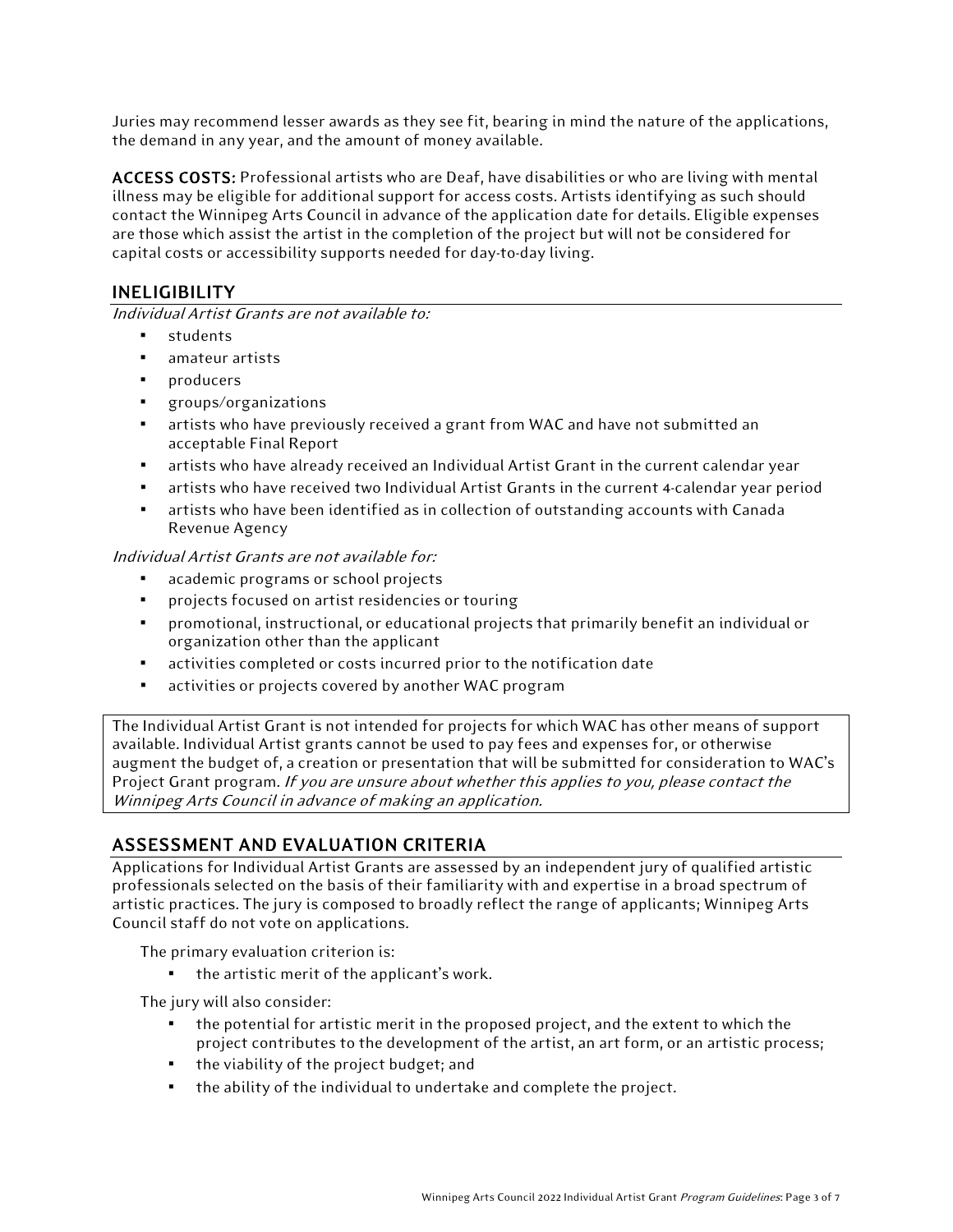The jury assesses applications based on the above criteria and the applicant's past and proposed work within the context of each competition. Their recommendations are subsequently presented to the Board of the Winnipeg Arts Council for ratification to ensure due process. There is no procedure for appealing the jury's decision. However, the Winnipeg Arts Council welcomes comments or suggestions about any of its programs. This program is competitive; unsuccessful applicants are encouraged to reapply at another deadline.

APPLICATION DEADLINES<br>The 2022 Individual Artist Grant Program has two deadlines:

- March 8 for projects beginning after June 8
- September 7 for projects beginning after December 7

For online applications: applications must be submitted through the website [winnipegarts.gosmart.org](http://winnipegarts.gosmart.org/) by 11:59 pm on the deadline date.

### APPLICATIONS MUST BE SUBMITTED USING THE GOSMART WEBSITE. APPLICANTS WHO DO NOT HAVE REASONABLE ACCESS TO A PUBLIC INTERNET SOURCE SUCH AS A PUBLIC LIBRARY SHOULD CONTACT THE WINNIPEG ARTS COUNCIL AT LEAST FOUR WEEKS PRIOR TO THE DEADLINE TO ENQUIRE ABOUT ALTERNATIVE APPLICATION METHODS

## INCOMPLETE OR LATE APPLICATIONS WILL NOT BE CONSIDERED FOR FUNDING.

## APPLICATION PROCESS

Applicants, particularly first-time applicants, are advised to carefully review these guidelines and then consult with WAC staff well in advance of the deadline and prior to preparing an application. This may save time and result in a more effective application. Program staff can assist you by providing clarification around the application process, assessing if you and your project are eligible, and if you are applying to the appropriate program.

Submission of a complete application that has sufficient information, and which is clear and concise, is the responsibility of the applicant. The granting process is competitive and submission of a request does not guarantee the applicant will be awarded all or any of the amount requested.

Please note:

- Only one proposal may be submitted to this program for consideration at any given time.
- Applications must be submitted using the online system.
- Word counts and page limits must be respected.
- The same project cannot be submitted to this program for consideration more than twice.
- A satisfactory Final Report on any outstanding grants (including grants from other WAC programs) must be received and approved by the Winnipeg Arts Council before a new application can be submitted.

## NOTIFICATION OF RESULTS

Applicants will be informed of the results of their application, in writing, within approximately three months of the application deadline. Results are never released over the telephone, and assessor comments are not provided. Feedback will only be provided on technical aspects of your application; no other feedback will be provided by telephone or email. It is the responsibility of the applicant to maintain current contact information with the Winnipeg Arts Council.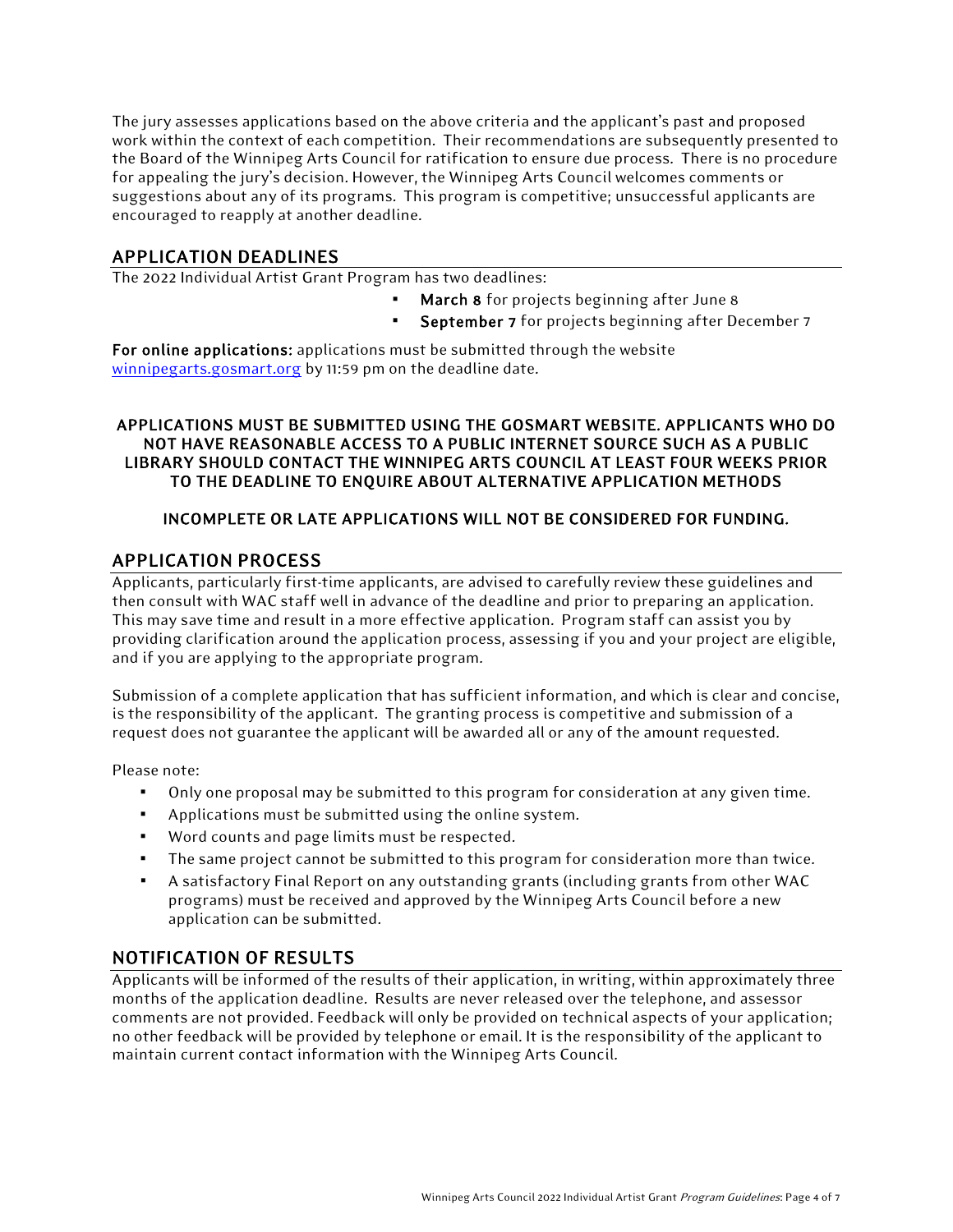## CONDITIONS OF ASSISTANCE

- **An individual artist may only receive one Individual Artist Grant per calendar year and may** receive no more than two grants from the program in any 4-calendar year period.
- **Grants are not retroactive and cannot be applied to costs incurred prior to the notification** date.
- Activities supported through this program must be completed within the time specified in the request, to a maximum of 18 months of the notification date.
- Grant awards are listed in the Winnipeg Arts Council's Annual Report and on the Winnipeg Arts Council website.
- **Grant recipients will receive a T4A for taxation purposes.**
- Grant recipients are required to submit a Final Report within 90 days of a project's stated completion date. Receipts are not required with the Final Report but the Council reserves the right to request them.
- **Grant recipients must inform the Winnipeg Arts Council if they are contemplating any** significant changes to a project. If the project is significantly changed without approval, the Council reserves the right to rescind the award.
- **The Winnipeg Arts Council requires acknowledgement of its financial assistance on all film,** video, web, or printed materials related to the activities supported by this grant including brochures, ads, programs, posters, signage, websites and media releases. The required wording and WAC logo are available on the WAC website a[t www.winnipegarts.ca.](http://www.winnipegarts.ca/)

## FINAL REPORT

Within 90 days of the completion date stated on the application Registration Form, a grant recipient is required to submit a Final Report using the form provided on the WAC website and which includes:

- 1. a brief narrative description of the project undertaken. Include attendance numbers (if applicable) and note any variances from what was approved in the original proposal, and reflect on the impact of the grant in terms of:
	- a) your art form
	- b) the short- and long-term impact on your practice
	- c) public impact and dissemination including attendance numbers where applicable
- 2. a financial statement with actual revenues and expenses.
- 3. samples of printed materials (programs, flyers, brochures) and press materials (articles, reviews) related to the project (if applicable).
- 4. print quality jpeg images (300dpi) related to the project and authorized for Winnipeg Arts Council public relations use. Please include accompanying image credits: name, description of work/image, photographer, etc.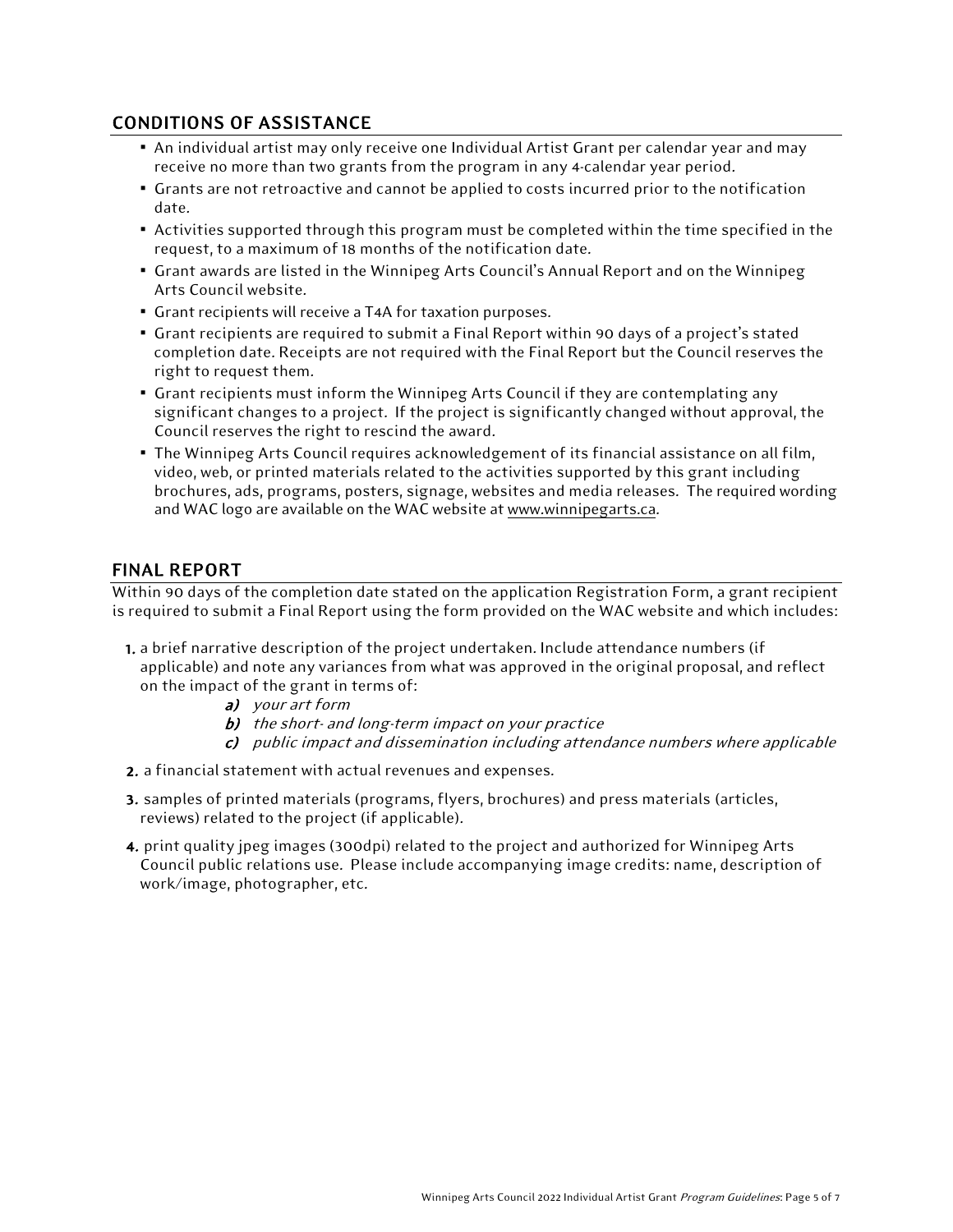## APPLICATION MATERIALS

#### Online applications are submitted at [winnipegarts.gosmart.org.](http://winnipegarts.gosmart.org/)

- Create an individual account (not organizational) with a username and password if you do not already have one.
- Complete the voluntary Statistical Information ("Intent to Apply") section.
- Fill in your application in the sections listed below. You must save your work before leaving each page. You may lose your work if you try to move to the next page without saving first.

### 1. Grant Registration and Voluntary Statistical Information

All information collected is only for statistical purposes and is not shared with grant assessors. It is voluntary to provide.

#### 2. Grant Overview

Indicate the type of grant requested, the grant amount, and total project budget. You will also need to provide the intended dates of your proposal, the artistic discipline in which you will be working, and a brief summary used to identify your application, for example "To write the first draft of 'Main' Street,' a feature-length screenplay."

#### 2. Artistic Practice

Provide a brief statement of your artistic activities for the past 12 to 18 months (approximately 500 words) which gives context for your request by describing your recent artistic activities, professional development, your work and its influences and direction. You will also need to upload/attach a current CV or artistic résumé.

#### 3. Detailed Project Description

In approximately 750 words, describe the proposed project. Explain what drew you to it, what you hope to accomplish and how it is significant to your artistic practice. Specify the subject, form, and techniques that you will be using. If it is a work in progress, outline what you have accomplished at the time of application. Your proposal should provide evidence of planning and resources necessary to bring this project to completion. Provide timelines and, if relevant, plans for dissemination.

If your project deals with cultural content, this section should include a description of how you will deal authentically with those elements. Examples include projects that include Indigenous knowledge or stories, or representations of cultures other than your own. There is no strict format for this, and it may not be applicable to all applicants. Examples of rationale can include descriptions of lived experience or self-identification information, or through the stated participation of Knowledge Keepers, Elders or cultural advisors from the communities represented in the proposed work. Letters of support may be attached.

#### 4. Project Budget

Complete and upload the Excel form outlining all sources of revenue and all expected expenses including only revenues and expenses that pertain to the project and fall within the granting period. Your total revenues must equal total expenses. You must also indicate whether revenues are confirmed or anticipated. In the event that you are awarded a grant you will be required to submit an Actuals budget with your Final Report.

#### 5. Support Material Documentation List

Provide information on the material you are submitting.